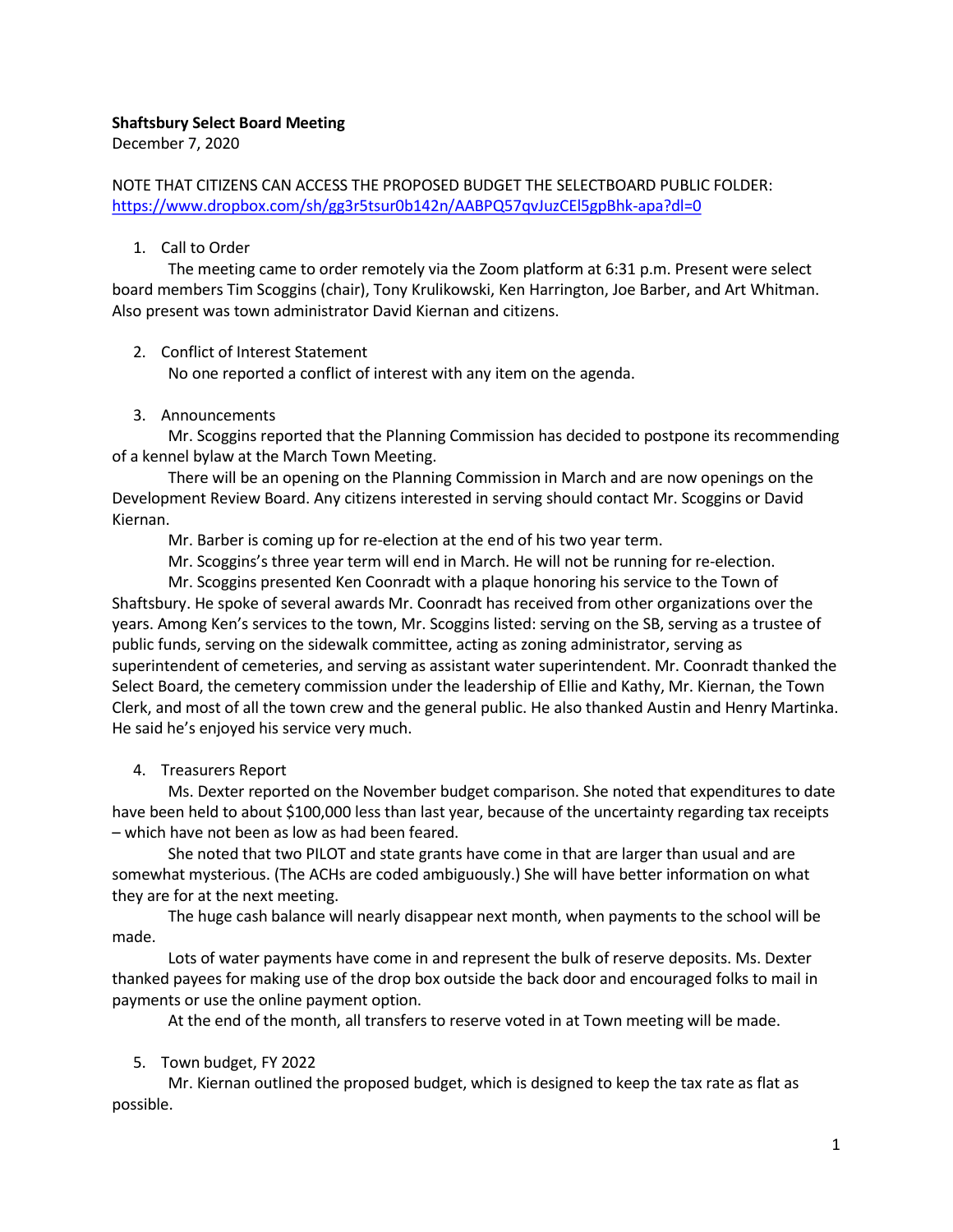Several expenses have gone up and must do so.

Others will go down, including postponing several reserve fund payments; reducing the paving reserve budget for one year; and replacing a uniforms contract with a clothing allowance for the road crew. A cost of living increase will go forward as originally proposed.

The tax rate increase would be less than 1% over FY 2021, a 0.0101 rate increase, or \$10.10 for every \$100,000 in valuation. For FY 2023, full or partially restored payments to reserve funds would yield an increase of 1 cent over FY 2022.

Mr. Kiernan shared a pie chart illustration of the proposed budget.

Mr. Harrington congratulated Mr. Kiernan on the budget, but said he hoped the increase could be zeroed out. Mr. Whitman thought the small increase was necessary, given the unavoidable increases in costs such as health insurance.

Mr. Whitman asked about the delinquent tax collector's FICA, which the town pays; and wondered about the listers – wasn't the Town going to do away with the positions? Mr. Kiernan said the listers had decided they didn't want to retire just yet.

Mr. Whitman asked for clarification on the animal control officer's expense. Mr. Kiernan said the bulk of the budget went to guaranteeing access to a local kennel.

Mr. Kiernan clarified that the DPW crew is content with the proposed change to their clothing arrangement. The crew will be expected to dress professionally.

Mr. Whitman asked about chloride. Mr. Kiernan said the reduction in the budget is possible because the new material is better, and the crew has learned how to use it more efficiently.

The new cemetery assistant will be Austin Martinka. The Town Clerk's assistance to the cemetery commission was rolled into her salary a year or more ago.

Mr. Kiernan said a few community appropriations requests have not been received, hence the blanks in some cases.

6. Public comments

There were none.

#### 7. 2021 Town Meeting

The legislature is allowing Select Boards to vote on all items at Town Meeting by Australian ballot in 2021 only, and is considering allowing Town Meeting to be postponed until later in the spring. Representative David Durfee noted that such a delay would confuse other schedules, such as Select Board terms. He said he expected the legislature wouldn't allow a delay to the new fiscal year.

A remote informational meeting would be held before the day of the vote. That assembly would not have the power to change the budget.

Mr. Whitman moved to move Town Meeting to Australian ballot as an emergency measure in 2021, with the provision that public comments on the budget be sought at the next three meetings, before the Select Board votes on the proposed budget no later than January 18. Mr. Harrington seconded the motion. The motion passed 5-0-0.

### 8. NEMRC contract renewal

An annual fee is charged for the use of NEMRC and support for its platform. Mr. Harrington moved the Treasurer renew the NEMRC contract. Mr. Krulikowski seconded the motion, which passed 5- 0-0.

#### 9. Minutes

There were no minutes for review.